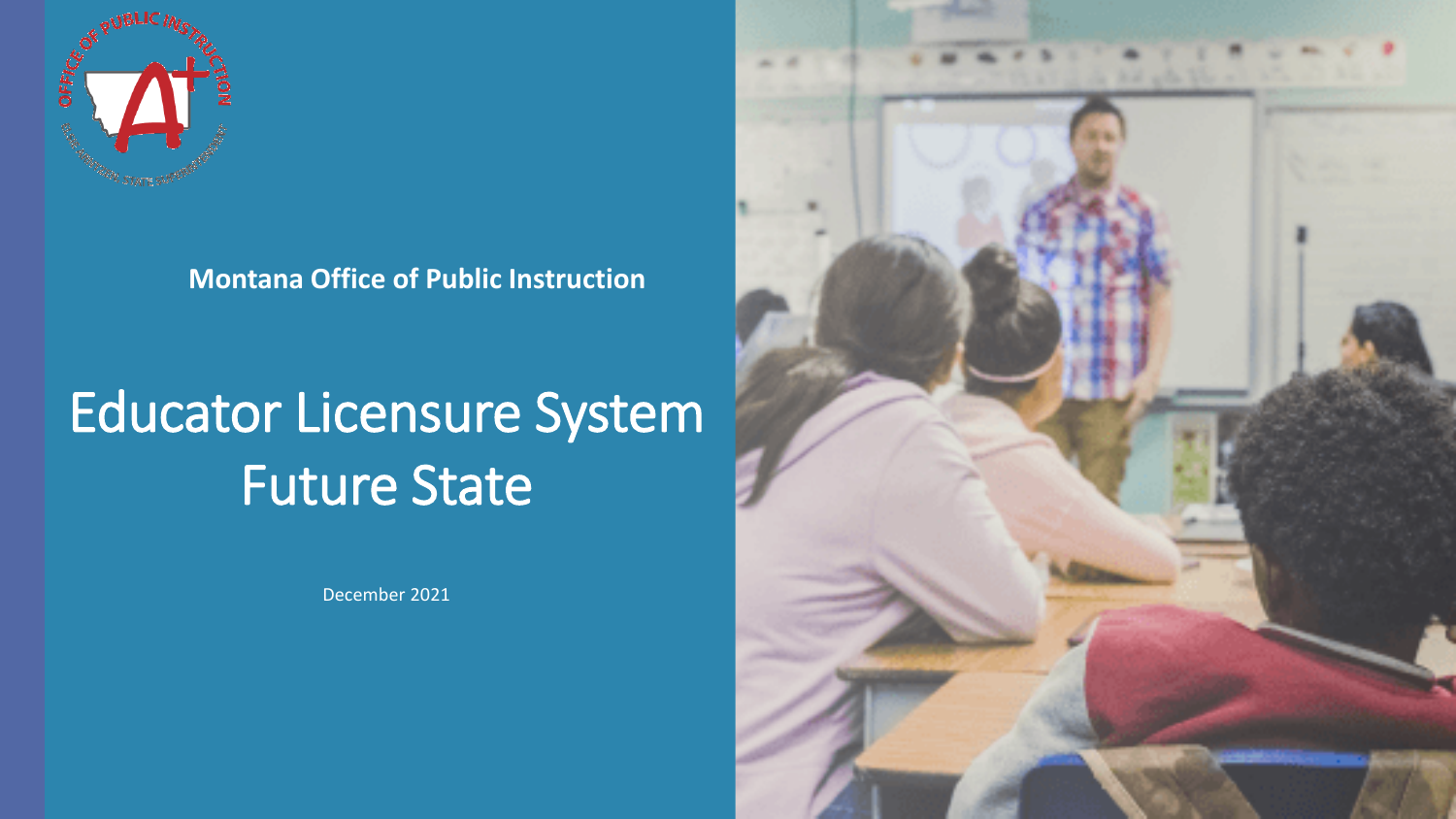

#### **Contents**

- Future State Educator Licensure System Benefits
- Vendor RANDA Solutions
- Immediate Impacts of Modernization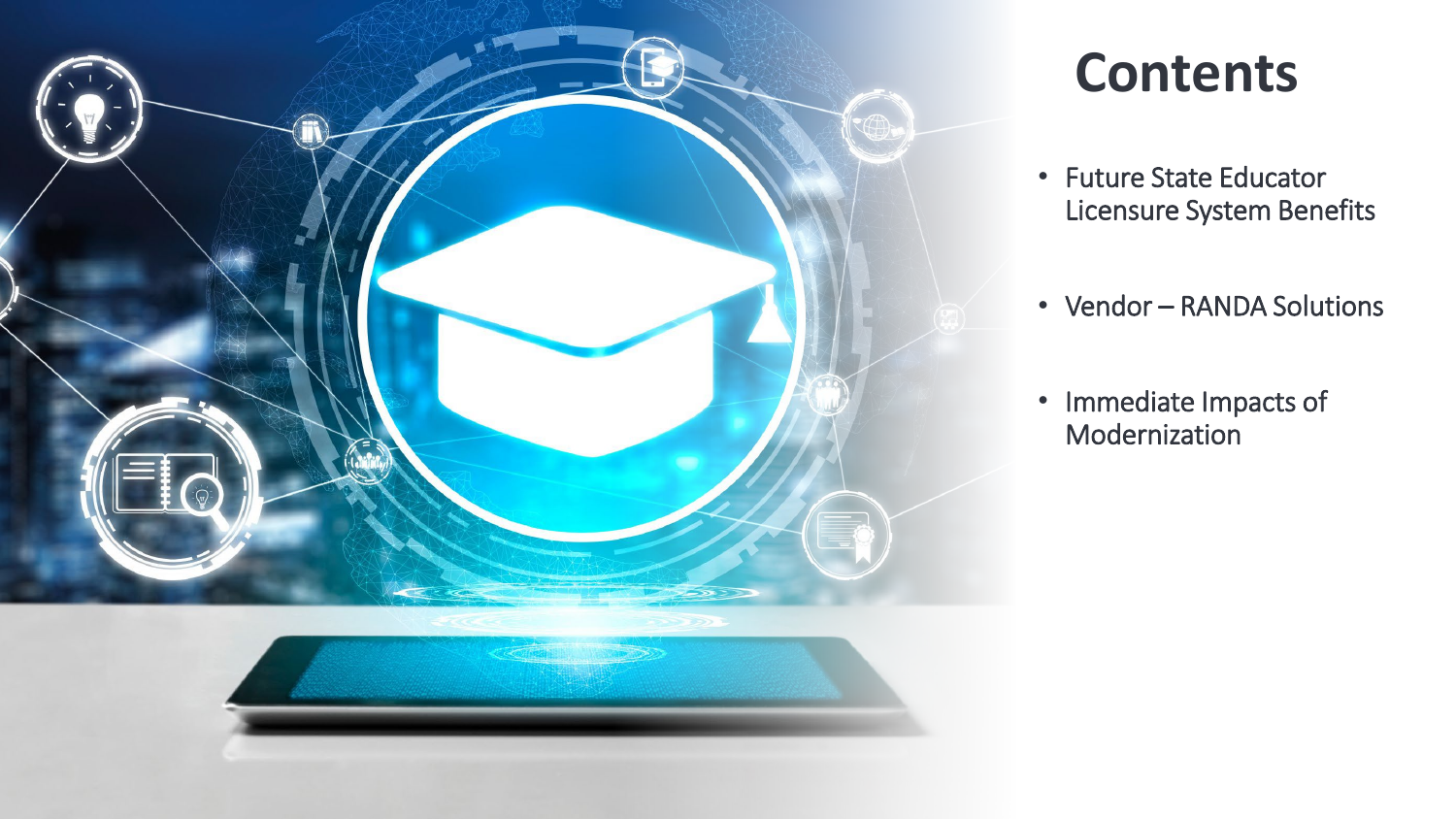

## **Future State Educator Licensure System Benefits**

- Fully Web based Interface
- Cloud Technology (SaaS)
- Automated Intake, Review & Evaluation, Investigation and Issuance of Educator **Licenses**
- Workflow Management of Renewals, Reinstatement, Revocations, Suspensions, Upgrades, Adding Endorsements, Communication Logs, Automated Emails and Enhanced Analytics/Reporting
- Easy Integration with Other Organizations and Data Systems
- Allows All Forms & Documents to be Uploaded and Assigned the Appropriate Security Levels, Authenticated, Tracked and Stored



- Ability to Internally Configure Workflow and Process to Meet Policy Changes & New State Mandates Using Client Administrator Functions
- Hosted on Secure, Stable, and Scalable Managed Service Environment Meeting all State and Federal Security Requirements
- Optimized User Experience for Streamlined Workflows and Approval Process
- Automatically Ensures Each Educator Licensure Record Updates and Correctly Aligns with Existing Records to Avoid Errors and Data **Inconsistencies**
- Eliminates Current Manual Process for OPI Staff
- Workflow & System KPI's to Make Better/ More Informed Business Decisions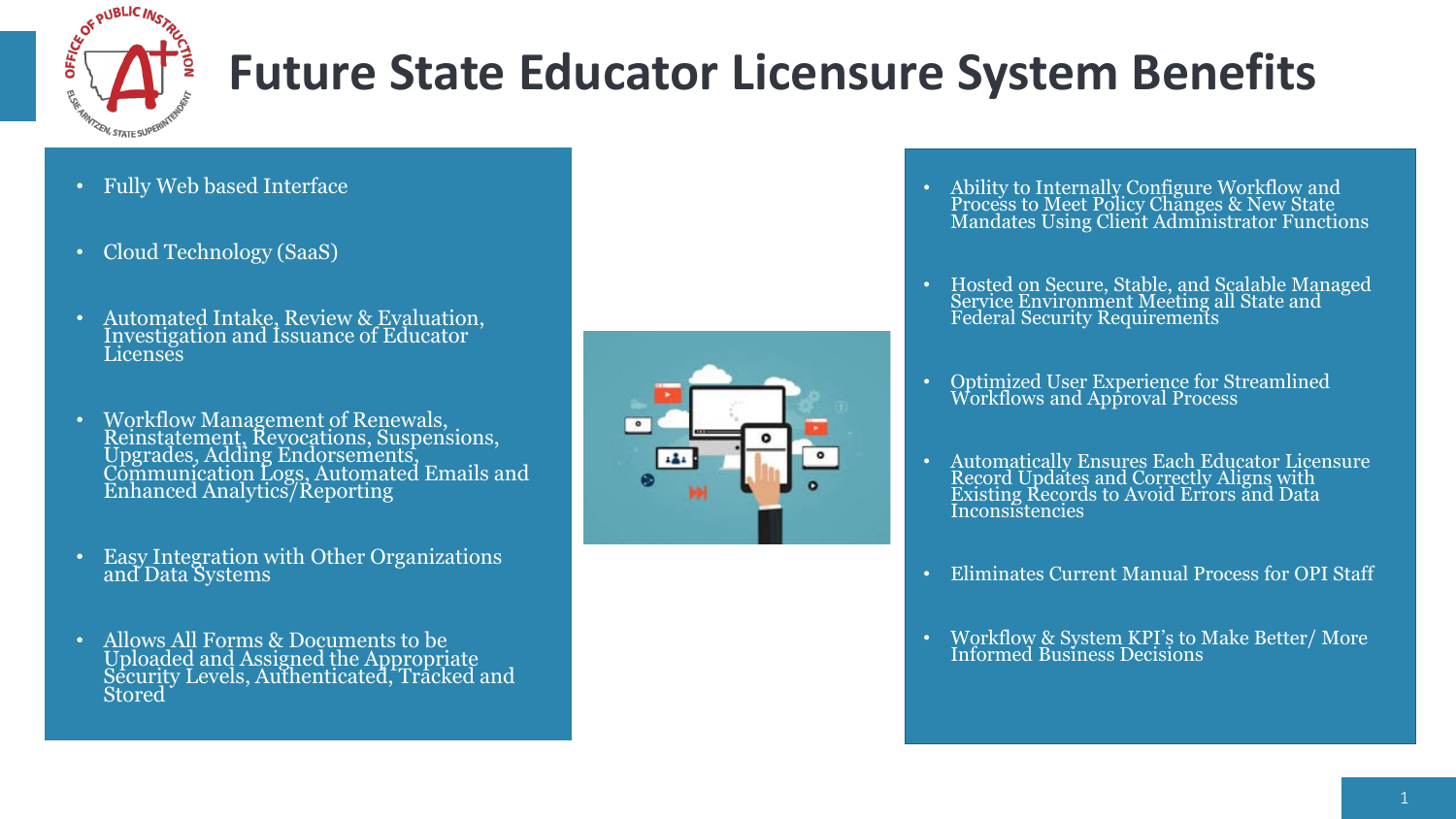

### **Vendor – RANDA Solutions**

- Private corporation founded in 2003 by Marty Reed in Franklin Tennessee
- Created the first Teacher Student Data Link (TSDL) system in the marketplace
- One of the first pioneers in education technology
- Leading software solutions providers for State Educational Agencies.
- Modern industry standard platform and technology
- Impact to over 15 millions students and over 20 million teacher licensing and credential records
- Uses NASDTEC Reporting

#### Clients Include

- Tennessee Department of Education – 2016
- State of Colorado: Online Licensing System (COOL) – 2021
- Kentucky Department of Education – 2021 Award for Educator Certificate System
- Implemented similar educator credential management systems for state-wide educational entities
- Industry best technologist and subject matter experts for educator licensure systems and operational process
- Developed a six-tier AI (Artificial Intelligence) data analysis and alignment tool for State Standards, Course Codes, and Credentials
- Created foundational blockchain architecture for credential publishing
- Contributor for standards development in IMGS Global, IEEE, DIF and ILR
- 560 thousand teacher licenses submitted and processed in 2 years